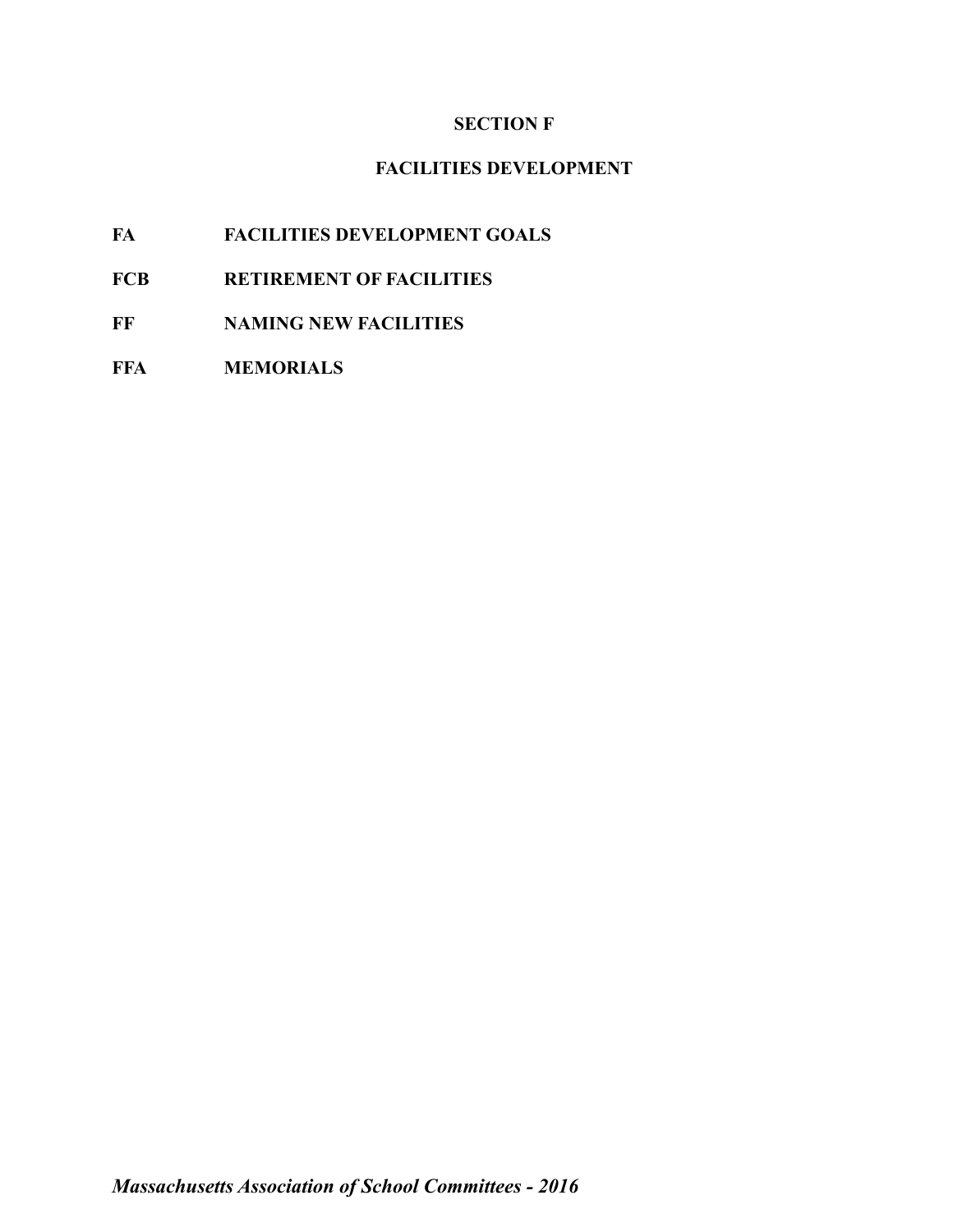## **FACILITIES DEVELOPMENT GOALS**

The School Committee believes that the educational program is influenced greatly by the environment in which it functions. The development of a quality educational program and of school facilities that help implement that program must go hand in hand.

Therefore, it is the Committee's goal to provide the facilities needed for the number and educational requirements of students in the school district and to provide the kind of facilities that will best support the educational program. To best use local resources, it is the Committee's intent, wherever possible, to partner with the Massachusetts School Building Authority.

Recognizing that school facilities are long-term community investments, the Committee will develop projects that reflect cost-effective designs, are consistent with good engineering practice, and use high quality construction, with attention to current and future technological practices for students, faculty, and school staff. Sites will be chosen to meet the educational need, maximize the use of any available community resources, and minimize any possible adverse education, environmental, social, or economic impacts on the community.

SOURCE: MASC August 2016 Adopted for LSSC Policy Manual: 11/23/21

| <b>LEGAL REFS:</b> | M.G.L. 70B   |
|--------------------|--------------|
|                    | 963 CMR 2.00 |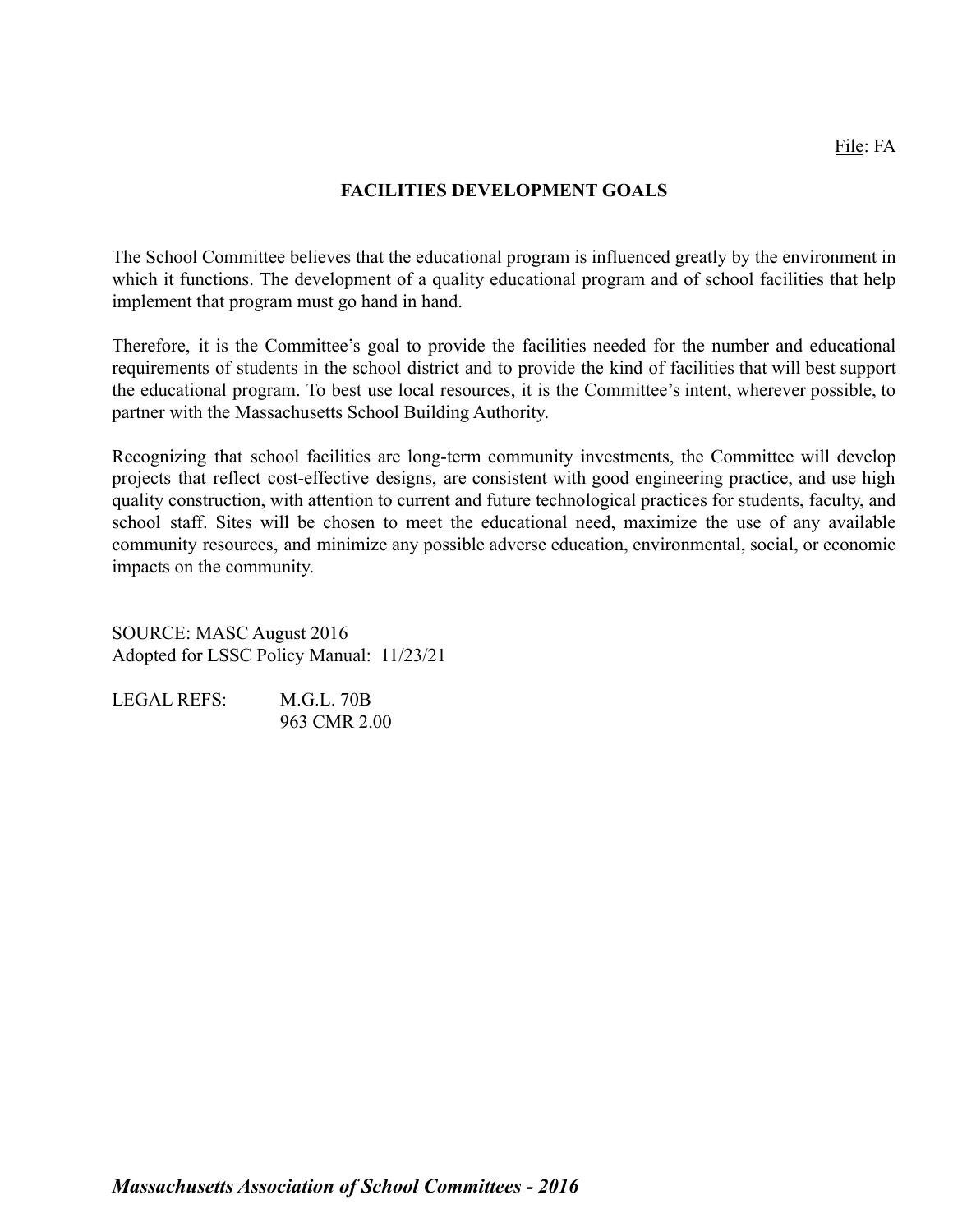## **RETIREMENT OF FACILITIES**

When a school building becomes inadequate by virtue of age, condition, size of site, lack of need, or other overriding limitations, and cannot reasonably and economically be brought up to the current educational standards, the building should be considered for a comprehensive closing study. The Superintendent/Principal will recommend to the School Committee, which facilities appear to justify further analysis.

The School Committee may seek both professional advice and the advice of the community in making its recommendations as to the retirement of any school facility. This will permit the public, which originally acquired the property, to benefit from its recycling or retirement.

A closing study will include direct involvement by those neighborhoods considered in the study and will be concerned with all or some of the following factors:

- 1. Age and current physical condition of the facilities, its operating systems, and program **facilities**
- 2. Adequacy of site, location, access, surrounding development, traffic patterns, and other environmental conditions
- 3. Reassignment of children, including alternative plans according to Committee policy
- 4. Transportation factors, including numbers of children bused, time, distance, and safety
- 5. Alternative uses of the building
- 6. Cost/Savings
	- a. Personnel
	- b. Plant Operation
	- c. Transportation
	- d. Capital Investment
	- e. Alternative Use
- 7. Continuity of instructional and community programs

SOURCE: MASC LEGAL REF: M.G.L. 71:16

Adopted for LSSC Policy Manual 11/23/21

*Massachusetts Association of School Committees - 2016*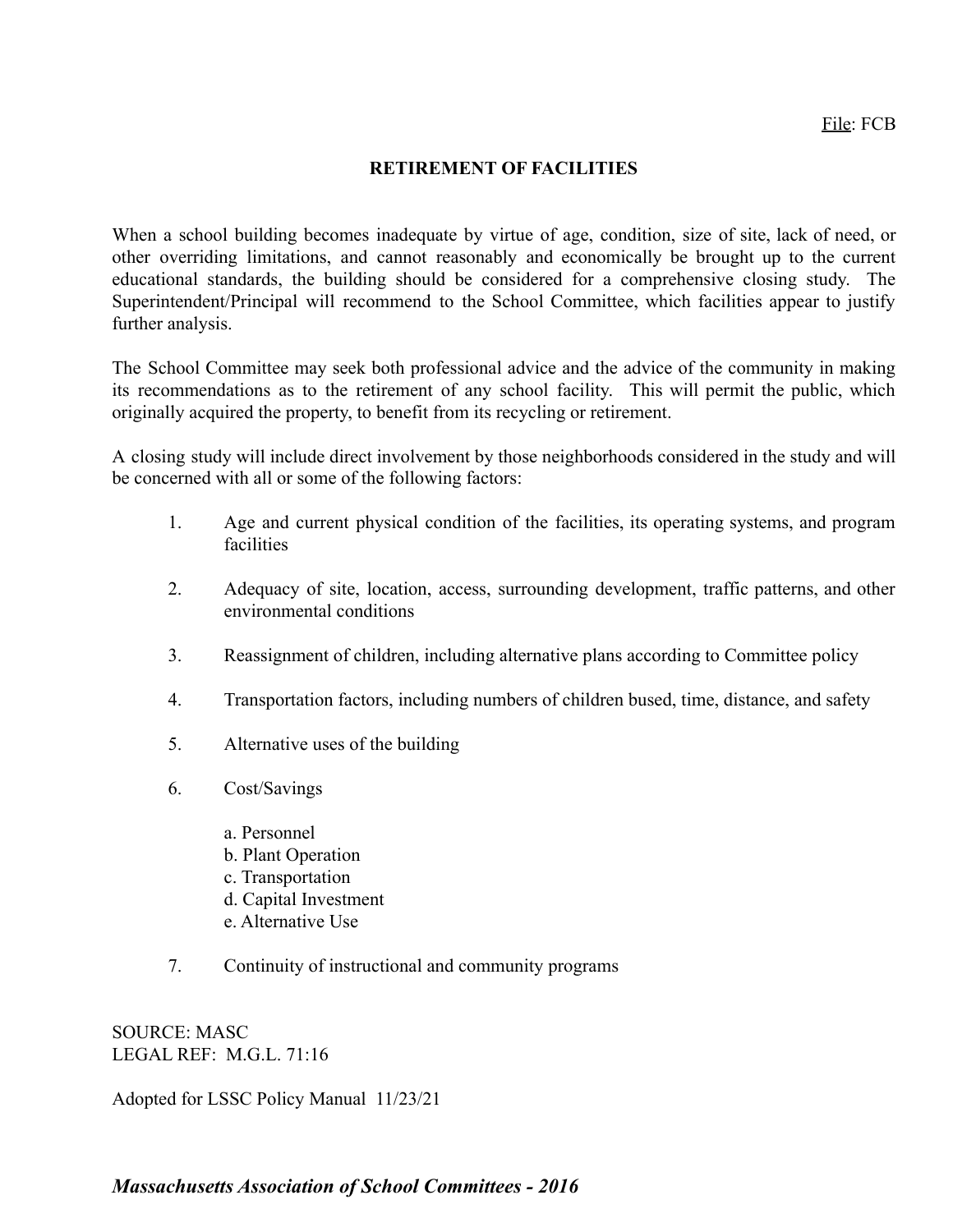### **NAMING NEW FACILITIES**

Naming a school facility is an important matter that deserves thoughtful attention. Personal prejudice or favoritism, political pressure, or temporary popularity should not be an influence in choosing a name for a school, a portion of a school, or a portion of school grounds. Whenever possible, the wishes of the community, including parents/guardians and students, should be considered in naming school facilities.

The School Committee has the authority to approve the naming and renaming of buildings, structures, and facilities located on school property. The School Committee also has the authority to name subsections of existing structures or facilities, such as classrooms, auditoriums, and gymnasiums.

Names and/or wording associated with school facilities shall be consistent with school district policies and promote messages aligned with the mission, vision and goals of the school district. To the extent possible, names and/or wording should be designed not to restrict the use of a space or inhibit changing the function of the space should that become necessary in the future.

When the opportunity to name or dedicate a new school or school related property, structure or facility is forthcoming, an orderly procedure will be communicated at the next available School Committee meeting. The Committee's agendas should clearly reflect the intent to consider, review, and vote on naming opportunities.

Submission of a name for a school space may be made by any resident or by the Superintendent/Principal, in writing, and should be made to the School Committee Chair. If a name is being initiated at the local school level, the Principal must take reasonable steps to include the School Council and PTA/PTO in the nomination of the name before submission to the School Committee.

The written request should specify the intent of the requestor and the reasons why this particular name would fit the facility. It should offer appropriate background information on the person or organization after which the facility will be named. An offer of a financial contribution to the School District may accompany the naming request, but the School Committee is not obligated to accept or reject a name based upon financial considerations alone. Philanthropic contributions in support of the School District are encouraged by the School Committee. The School Committee may acknowledge generous donors by designating appropriate spaces within the School District's facilities consistent with the level of financial commitment.

Following the submission of a naming request, the School Committee Chair will specify a consideration period that allows for public comment, following which the Committee will deliberate and vote on the name.

SOURCE: MASC August 2016 Adopted for LSSC Policy Manual 11/23/21